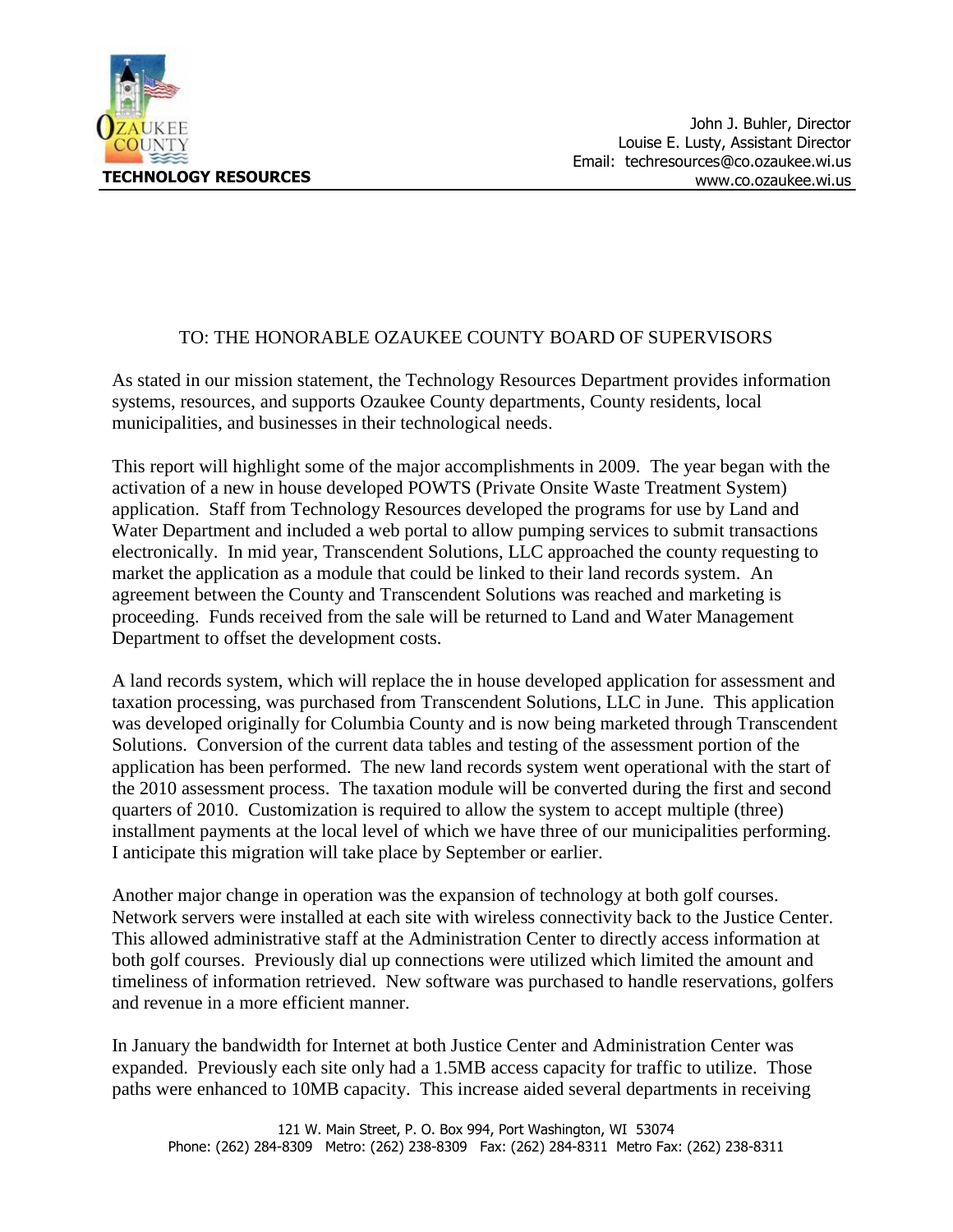better performance on their state applications which had shifted to web based connectivity. We have installed load balancing software so that traffic can be routed to either building to alleviate bottle necks during peak operation times.

Plans for a change in the law enforcement applications currently operating at the Sheriff's Department began. The major applications that run the CAD (Computer Aided Dispatch) system, criminal records and jail management needed to be enhanced or replaced. As a result, a search began to find possible replacements. Law enforcement from the local municipalities was invited to join in the use of a common application for all information processing. Considerable time was spent looking at what each agency was utilizing. Vendors were solicited as possible solutions. Vendors met with the county staff to learn what the objectives were in acquiring new software. The vendors made presentations to representatives from the local municipalities and county staff. The field of candidates was narrowed and additional presentations were provided. The group agreed on the application package from ProPhoenix from Moorestown New Jersey. A memorandum of agreement was signed by all law enforcement agencies to move forward with the acquisition of the application and conversion of information from all of the agencies. Work will begin in the first quarter of 2010.

A major platform change for Technology Resources was the approval to move from a single server storage environment to a virtual server platform with a San (Storage Area Network) linked plus redundancy for disaster recovery. This means that multiple applications will share a virtual server. All of the storage will utilize a common chassis with one being located at Administration Center and another being located at Justice Center with duplicate information. Each site will be replicated at the other. With the replication of the information and the use of virtual servers we will able to have a start toward a complete disaster recovery plan.

Several physical relocations were handled in 2009 including the departure of Community Care staff from the Historic Building basement offices along with about 11 staff members from Human Services. The space freed up with the Community Care departure is now partially used by staff working on the NOAA project for Planning Parks Department. The offices in Human Services freed by county staff relocations has been leased to staff from Lutheran Social Services who work on the Birth to Three program with county staff. Telephone and computing equipment were retrieved and reallocated as necessary. In the fourth quarter, Ozaukee County Shared Taxi Service, one of the county's WAN users, relocated from the Town of Port Washington to East Main Street in the City of Port Washington. Technology Resources assisted in the relocation to assure minimum interruption of service to constituents using the service.

Training classes were conducted in the first and second quarter of 2009 covering changes to Microsoft Office products going from version 2003 to version 2007. Highlights were focused on for Word and Excel which are the most common used packages in the user departments. In addition, classroom instruction was provided for Intermediate/Advanced Word 2007 and Intermediate Excel 2007.

In April, John Mesich, Communications Services Manager, was hired to lead the Radio Services activities in the department. He joined Radio Technician Shawn Anderson in handling both the daily operations of the radio services and recommendations on new projects related to radio and wireless law enforcement communications. The following is his report of some of the radio services activities in 2009.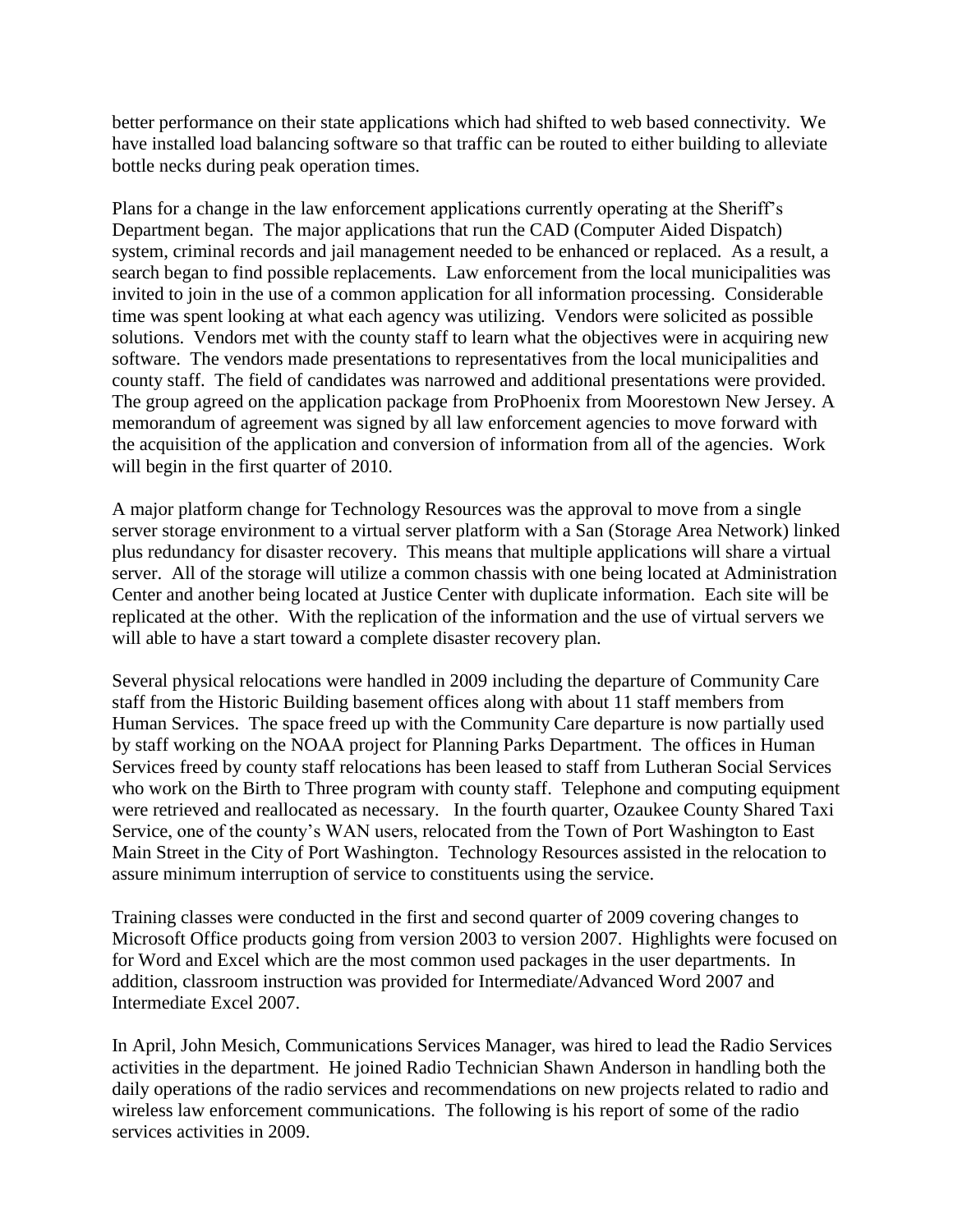Radio Services sought to phase out existing infrastructure on the aging EDACS data system, thereby transitioning all mobile data users within the county to the OpenSky data platform. After this was complete in mid-2009, the old EDACS data system was retired and taken off the air. Radio Services then began steps to comingle the OpenSky network and the County intranet, with the goal of making law enforcement and County databases available to data users in the squad cars, thereby increasing their efficiency in accessing real-time reports and data. Radio Services provided most equipment and installation, programming, and setup in order to facilitate the successful transition of the final mobile users to the OpenSky data platform.

Radio Services directed an upgrade of the Mutual Aid radio system, which is used for interoperability purposes within and around Ozaukee County. The Wisconsin Office of Justice Assistance (OJA) provided grant funding to assist with this project, which sought to deploy new base stations and voting receivers to all County-owned transmitter sites. The ITAC Overlay project, as it was called, was completed successfully, and will now provide mobile and portable radio coverage throughout Ozaukee County for backup and Mutual Aid purposes. The Mutual Aid (ITAC) system is programmed to frequencies available to all emergency response personnel nationwide who utilize 800MHz radios.

The digital audio logging recorder system for the Ozaukee Countywide Trunked Radio System (OZTRS) experienced issues with removable storage media in early 2009. In response to this issue, Radio Services worked with engineers and local vendors to plan an upgrade utilizing Network Attached Storage (NAS) server technology. The upgrade was successful, and the new NAS system now provides a high level of redundancy on both hard disk media as well as in the power systems that did not exist prior to the upgrade.

Radio Services worked to improve two-way radio coverage in several areas within the County in 2009, including the testing and installation of a radio frequency amplification system at Harrington Beach State Park. Radio Services also worked with local and national vendors throughout the year to near the end of the re-banding mandate, facilitating the replacement, upgrade, and reprogramming of many radios used throughout all municipalities in Ozaukee County.

At the Ozaukee County Justice Center in Port Washington, Radio Services operates a 300' radio tower that is required to be lighted per Federal Aviation Administration (FAA) mandates. The tower had been equipped with a dual intensity white strobe system since it was built; however this system had become faulty and no longer provided a bright enough strobe output to maintain compliance with FAA regulations. The system was also outdated and replacement parts were no longer available from the manufacturer. For these reasons, Radio Services proactively researched a new tower lighting system for the Justice Center radio tower. A system compliant with FAA Type 1-A tower obstruction lighting standards was purchased and installed under the direction of Radio Services. In addition to a successful installation of the new system, Radio Services also ensured that spare parts were obtained up-front to facilitate future servicing. The system now displays an FAA approved single white strobe during daylight hours, and red side markers with a single red flashing beacon during nighttime hours.

The Milwaukee Urban Area Strategic Initiative (UASI) group awarded several grants to Ozaukee County in 2009. One of the grants provided a portable video surveillance trailer to each of the five counties in and around Milwaukee. Radio Services played an integral part in programming and deploying the portable surveillance unit once it was obtained from the vendor. Radio Services provided the Sheriff's Department and the Detective Bureau with training and customization of the unit in order to facilitate the needs of the department, including remote access and recording. In addition, Radio Services assisted the Sheriff's Department with the purchase of a mobile Incident Command Vehicle (ICV), which will be utilized as a base of operations for any incidents that occur within the County. Radio Services provided the Sheriff's Department with a detailed plan for the procurement and installation of equipment to support interoperable radio communications, IP and cellular telephony, and remote wireless network access to law enforcement databases and systems. Radio Services also engineered redundant backup and off-grid power systems for the vehicle, in addition to IP/video surveillance and wireless information sharing systems for interoperability purposes for emergency responders.

Radio Services provided engineering and installation services to the Ozaukee County Sheriff's Department on several major projects during 2009. Radio Services completed the installation of new dispatch consoles in the 911 Dispatch Center, as well as the implementation and installation of new emergency power circuitry to support the Dispatch Center. Radio Services also customized a solution for the Sheriff's Department Prisoner Transport division, whereby color video cameras and monitors were installed into Prisoner Transport vans in order to facilitate